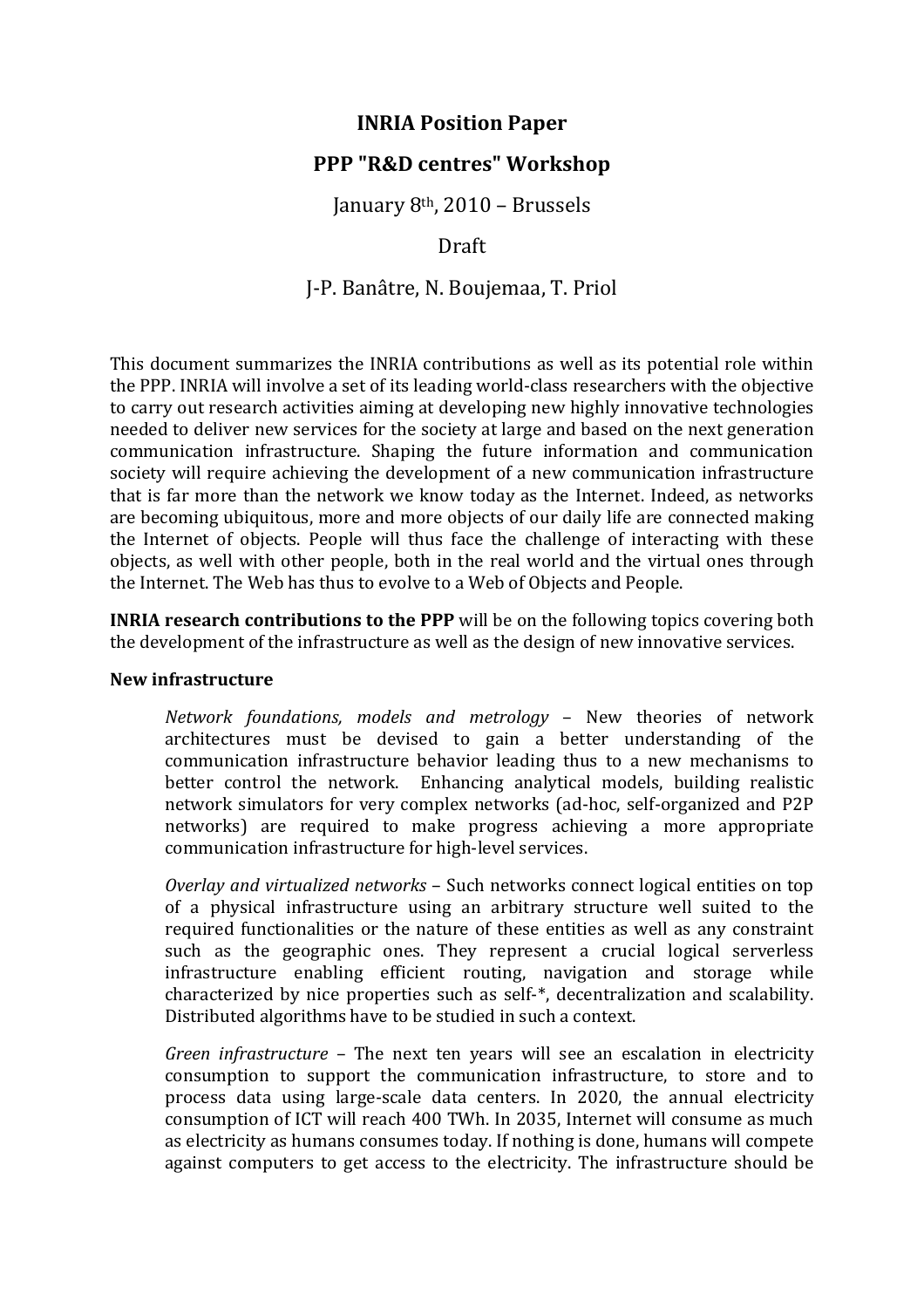designed to be energy-aware with self-adaptive energy efficient networks and computing resource management.

*Coding, compression and representation of 2D/3D visual and audio content* – the networking infrastructure will host an increasing number of different types of devices used to get access to multimedia contents. This device heterogeneity, in addition to the usage patterns, will clearly impact the coding, compression and representation of visual and audio content, which will have to comply with bandwidth constraints while offering an increased quality of experience.

*Security* – Malicious software or malware, viruses and worms have become a major security threat in the Internet. New protection mechanisms have to be explored that benefits not only to those who are protected but also to the whole network.'

*Privacy* – with the advent of the Web 2.0, Internet has mutated to a huge read/write platform storing data provided by users. Accessibility and privacy are fundamental lacks of the today Internet. Keeping the control of data to maintain the right for a user to modify and to remove data is of prime importance to preserve privacy as well as providing up-to-date information. New protocols will have to be studied and their correctness has to be shown from their specification to their implementation.

### **Innovative services**

Thanks to the Internet, computing is turning into a utility just as electricity or banking did in the past. Processing information and performing computation to generate knowledge can be done somewhere in the Internet, *in the Cloud* as it is known'today. The past decade has witnessed a dramatic evolution of the nature' of content available on Internet as well as an increasing growth of large data sets such' as' structured' and' unstructured' documents,' images' and' video.' This' evolution leads to the development of new services such as virtual environment, VoD, social networks and versatile or specialized search engines. This is however just the infancy and it is foreseen a very fast growing and innovative service market. INRIA will contribute to the emergence of new innovative services in the following areas:

*Search engines* – Access to contents require powerful and more efficient search engines with enhanced capabilities for automatic content enrichment and exploiting semantic metadata. To be efficient, search engines should more and more incorporate multi-modal processing and access technologies. Special effort need to be dedicated to large scale search methodologies facing number of users' communities, heterogeneity and diversity of distributed information sources, number of data attributes and features dimension. "The user in the loop" issue, involving mechanisms such as feedback, personalization, recommendations, collaborative tagging, interaction and learning, is an important topic that needs to be more investigated.

*Social networks* – Social networks will play an increasing role to structure and get access to relevant information and knowledge. But their developments are still at an early stage and much has to be done to understand their dynamics, to capture